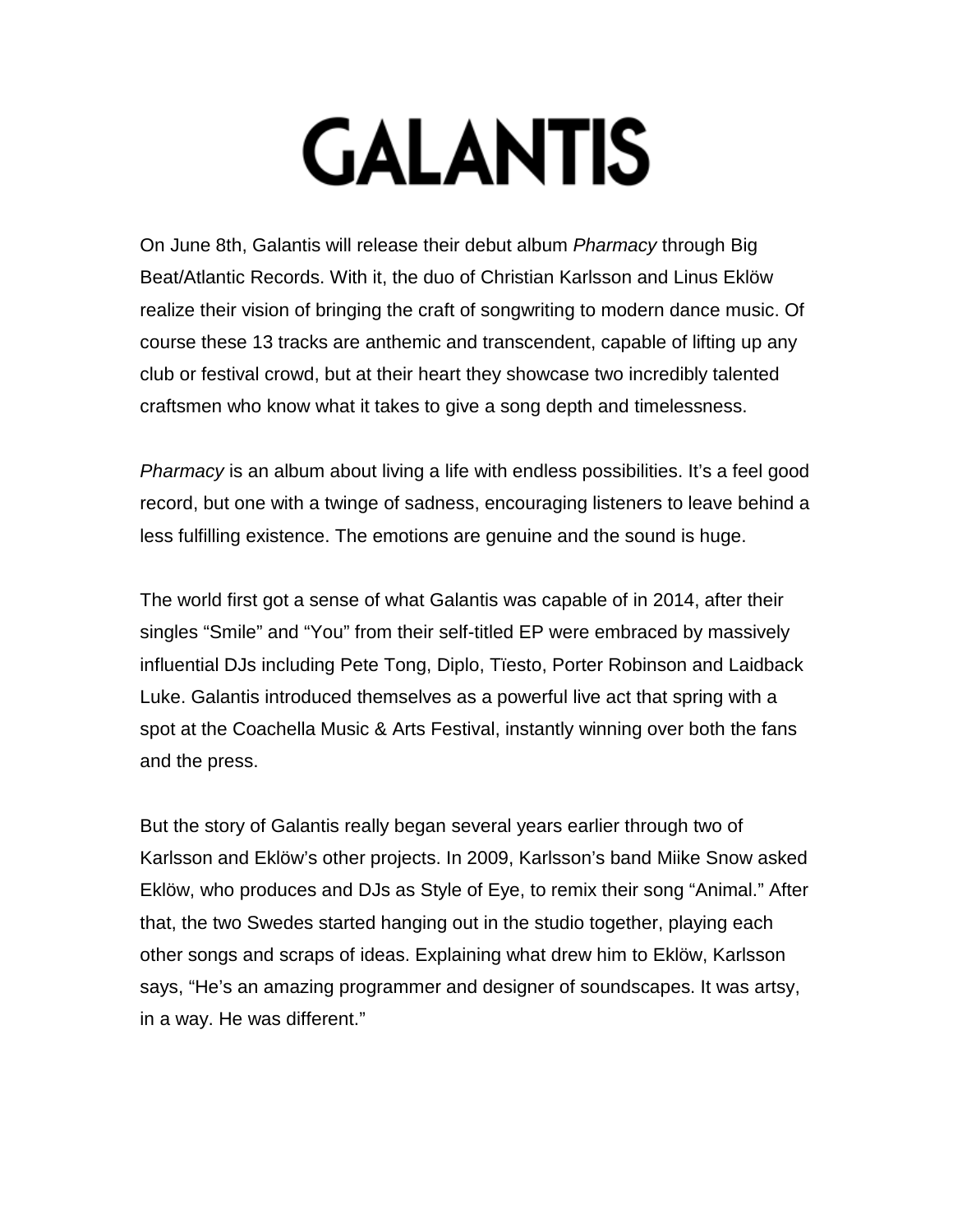There were many unfinished ideas that the pair fiddled with and then abandoned, but it wasn't until sometime in 2012 that things really came together, when they stopped the loop-based and software-centric approach common in modern dance music and switched to Karlsson's usual method of beginning a song on guitar or piano. The duo figured out their own approach—once they create a foundation with a simple arrangement, they build it up with stirring keyboards**,**  monumental drums, imploring vocals and inventive flourishes. "We keep the song naked, and when we feel like we have the right one, we put some clothes on it and see how it feels," says Karlsson.

The first composition they agreed upon was "Smile." After that, their direction became clear. "We felt the urge to fill the dance world up with songs and with songwriting. That created our sound," says Eklöw.

"We realized, this is Galantis, this is our band," Karlsson adds.

Of course, Karlsson has previously had enormous success as a songwriter and producer for other artists. Working as Bloodshy, over the past decade he has collaborated with global pop superheroes including Madonna, Kylie Minogue, Katy Perry and Britney Spears, whose classic "Toxic" earned him a Grammy award. And though Eklöw's releases as Style of Eye have mainly been on dance labels like Ultra, Dirtybird and Sound Pellegrino, he actually began his career in music as an assistant to a major pop music producer in Sweden, so Galantis is a bit of a return for him. Also, in the midst of the duo ramping up, Eklöw found mainstream success on his own after producing Icona Pop's mega-smash, "I Love It."

Galantis isn't Karlsson and Eklöw smashing their talents together, it's two artists blending what they already know in order to create something new. Karlsson may be the more recognized songwriter, and Eklöw may have more DJ experience to know what's going to work on the dancefloor, but they don't strictly divide the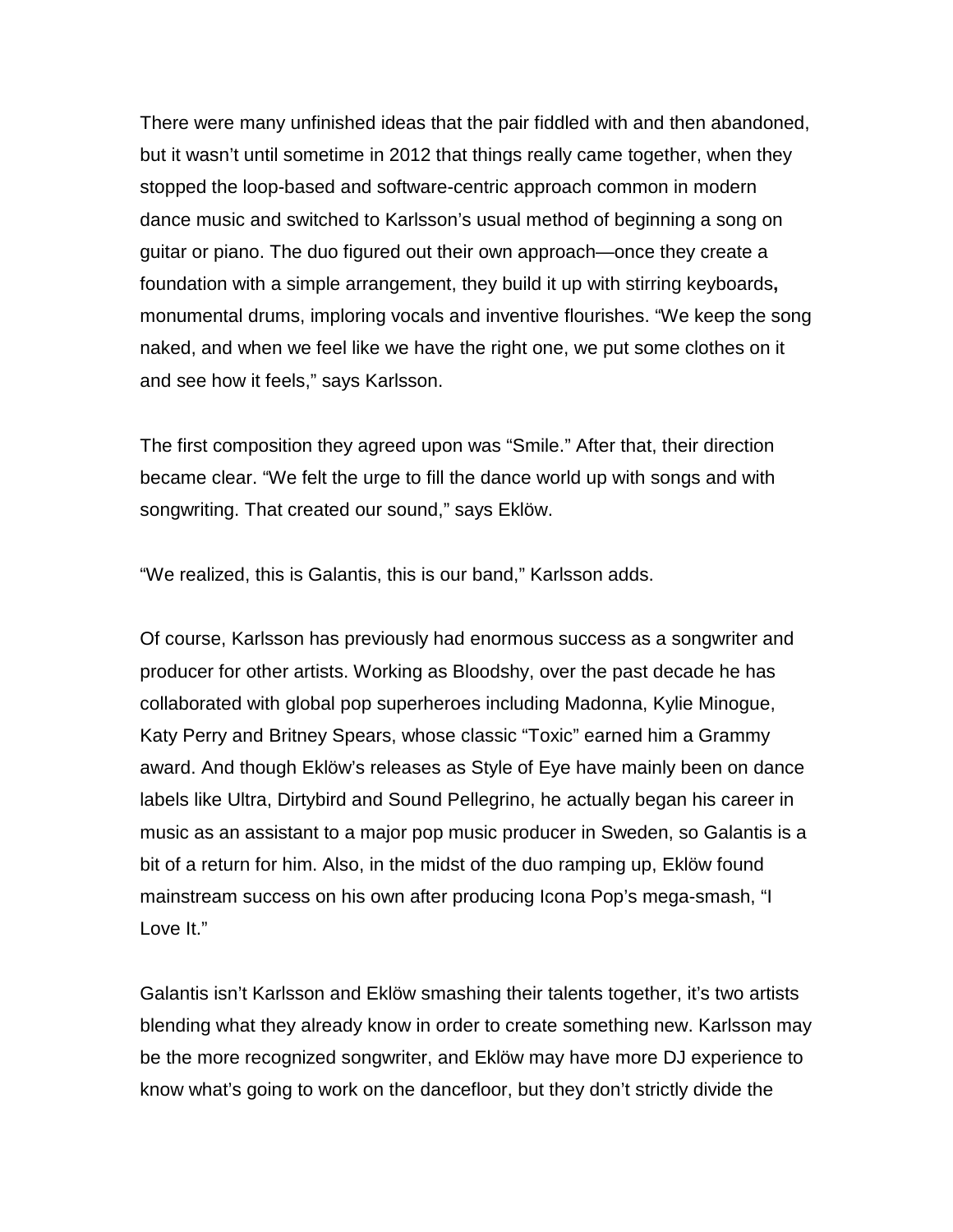work this way. Each one experiments in the other's area of expertise, then draws from his partner's knowledge to get the best results.

For *Pharmacy*, that meant spending many hours in studios in Los Angeles and the recording space they built together on a tiny island on an archipelago just outside of Stockholm, Sweden. These long studio sessions have become normal for the pair over the years. "That where we've been, that's where we are, that's where we live," says Karlsson. "There's no other way for us."

"Every day is different, but what's always there is this feeling that we know what the other one is thinking," says Eklöw of their collaborative relationship. "It's a wordless communication. It's almost like telepathy. You get it from being in the studio together for a long time, but we also share a lot of common interests in music."

But don't think that this obsessiveness drains the life from the music. Throughout these sessions both Karlsson and Eklöw were always dancing, jumping and screaming as the songs played. The fact that they shared this approach to making music is what made them realize they'd be great partners. "We are the same type of person in the studio," says Karlsson. "It's extremely high energy. We're very intense when we're creating, and finally I have someone who works like me."

You can feel that energy in *Pharmacy*'s lead single "Runaway (U & I)," an ecstatic burst of dance pop escapism that has already become a beloved cut. But even such an instantly appealing song carries with it a level a complexity. Eklöw says it was one of the hardest compositions on the record to put together, as they had three different sets of vocals, existing in three different universes, which they then tweaked to create one greater sum.